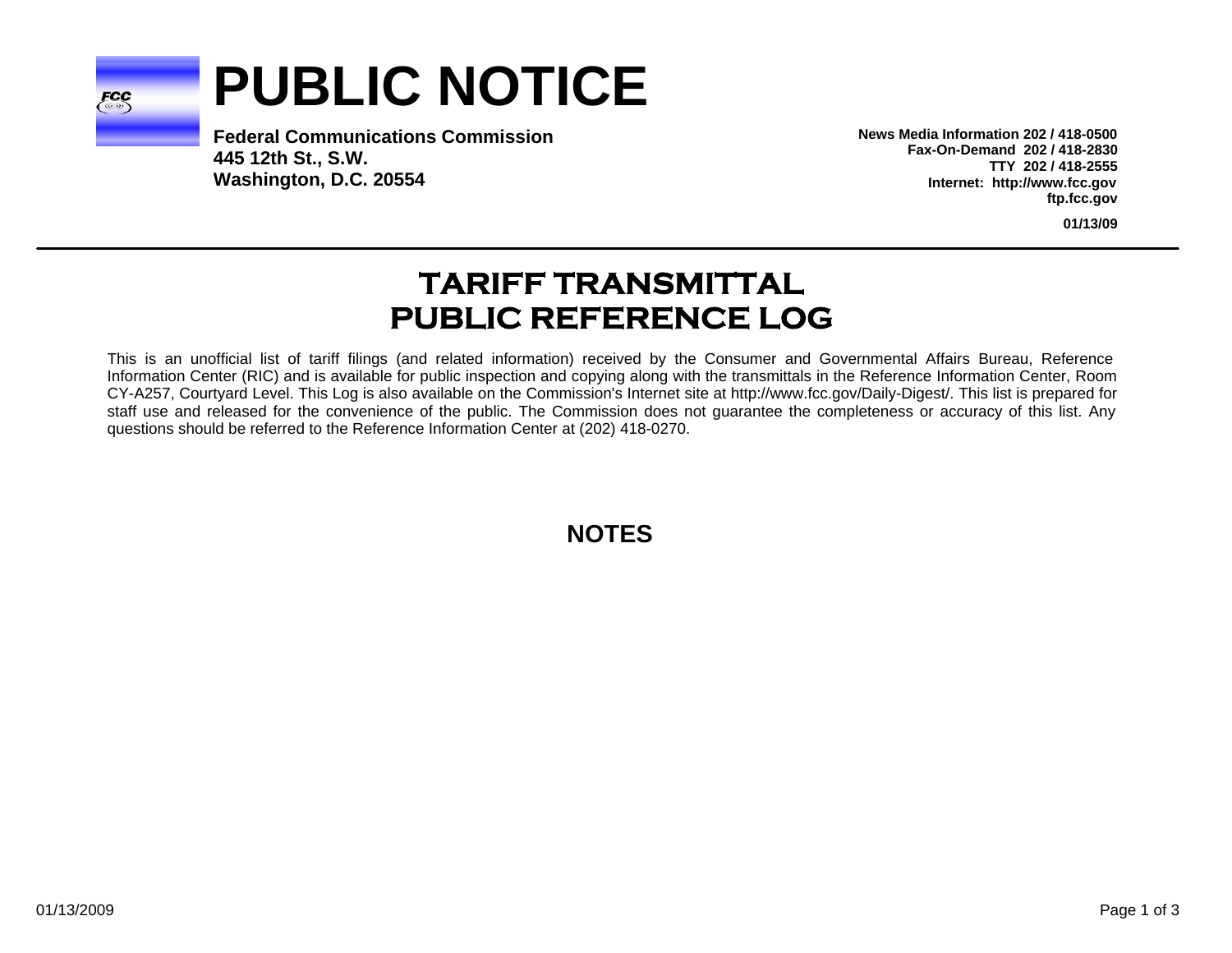### **PUBLIC REFERENCE LOG:01/08/2009**

#### **Non Dominant**

|                 | <b>ISSUED CARRIER</b>                              |                | FILING # TRANS # FCC # |                | EFF DATE # DISKS # CDS # PAGES NTC 61.38 61.49 PUS PET DUE S. P. # |             |             |            |       |
|-----------------|----------------------------------------------------|----------------|------------------------|----------------|--------------------------------------------------------------------|-------------|-------------|------------|-------|
| 12/31/2008 AT&T |                                                    | $\mathbf{1}$   | 12131 29               |                | 01/01/2009 1                                                       | $\mathbf 0$ | $\mathbf 0$ | <b>RLS</b> |       |
|                 | <b>SYNOPSIS</b>                                    |                |                        |                |                                                                    |             |             |            |       |
|                 |                                                    |                |                        |                |                                                                    |             |             |            |       |
|                 | <b>ISSUED CARRIER</b>                              |                | FILING # TRANS # FCC # |                | EFF DATE # DISKS # CDS # PAGES NTC 61.38 61.49 PUS PET DUE S. P. # |             |             |            |       |
| 12/31/2008 AT&T |                                                    | $\mathbf{1}$   | 12130 28               |                | 01/01/2009 1                                                       | $\mathbf 0$ | $\mathbf 0$ | <b>RLS</b> |       |
|                 | <b>SYNOPSIS</b>                                    |                |                        |                |                                                                    |             |             |            |       |
|                 |                                                    |                |                        |                |                                                                    |             |             |            |       |
| <b>ISSUED</b>   | <b>CARRIER</b>                                     |                | FILING # TRANS # FCC # |                | EFF DATE # DISKS # CDS # PAGES NTC 61.38 61.49 PUS PET DUE S. P. # |             |             |            |       |
|                 | 01/07/2009 BELL ATLANTIC COMMUNICATIONS            | $\overline{1}$ | 137                    | 9              | 01/08/2009 2                                                       | $\mathbf 0$ | 0           | LJB        |       |
|                 |                                                    |                |                        | 10             |                                                                    |             |             |            |       |
|                 | <b>SYNOPSIS</b>                                    |                |                        |                |                                                                    |             |             |            |       |
|                 |                                                    |                |                        |                |                                                                    |             |             |            |       |
| <b>ISSUED</b>   | <b>CARRIER</b>                                     |                | FILING # TRANS # FCC # |                | EFF DATE # DISKS # CDS # PAGES NTC 61.38 61.49 PUS PET DUE         |             |             |            | S.P.# |
|                 | 12/23/2008 HAWAIIAN TELECOM SERVICES COMPANY, INC. | $\overline{1}$ | 16                     | $\overline{1}$ | 01/01/2009 2                                                       | $\mathbf 0$ | $\mathbf 0$ | LJB        |       |
|                 |                                                    |                |                        | $\overline{c}$ |                                                                    |             |             |            |       |
|                 | <b>SYNOPSIS</b>                                    |                |                        |                |                                                                    |             |             |            |       |